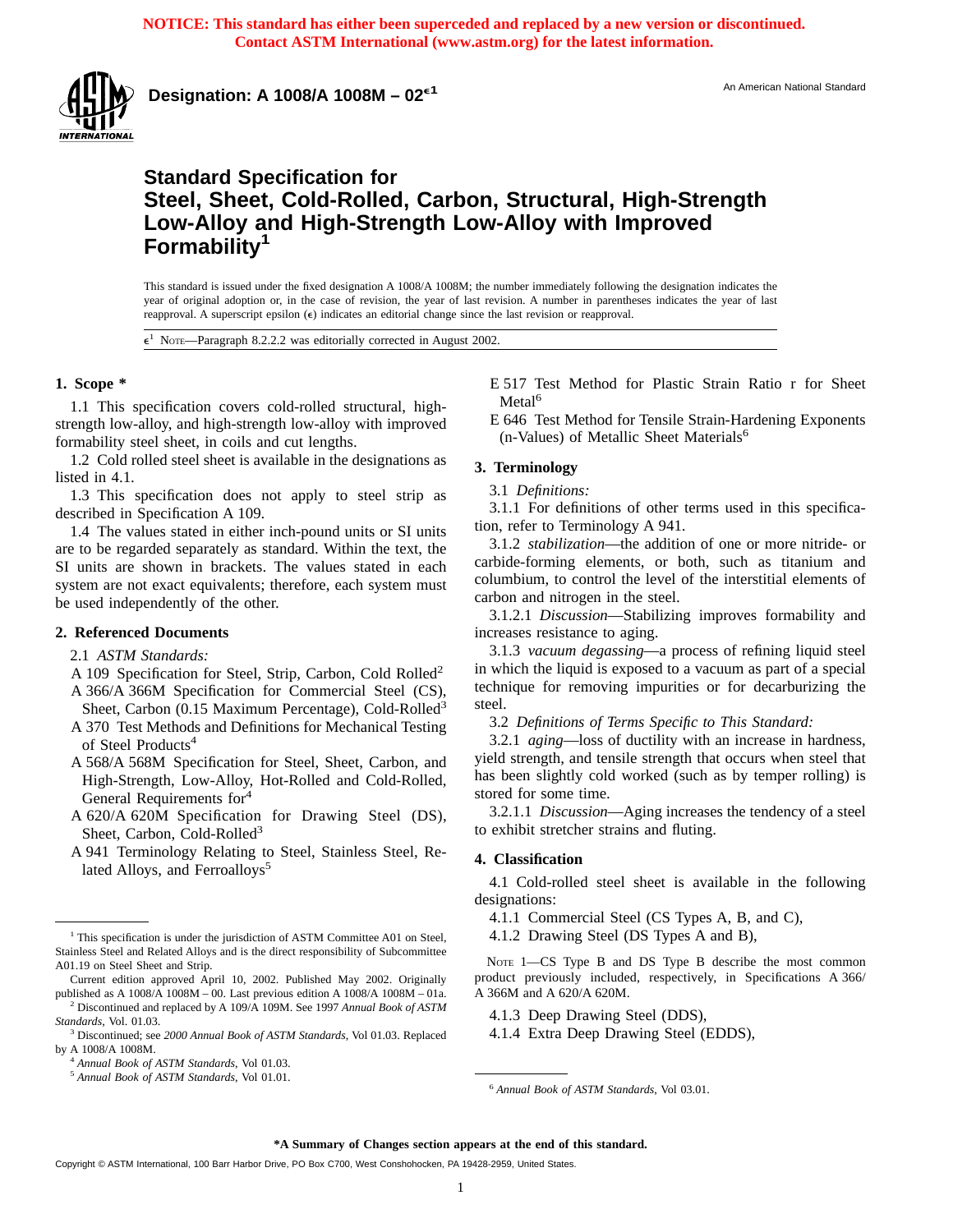or:

# **A 1008/A 1008M**

4.1.5 Structural Steel (SS grades 25[170], 30[205], 33[230] Types 1 and 2, 40[275] Types 1 and 2, and 80[550]),

4.1.6 High-Strength Low-Alloy Steel (HSLAS, in classes 1 and 2, in grades 45[310], 50[340]. 55[380], 60[410], 65[450], and 70[480] in Classes 1 and 2), and

4.1.7 High-Strength Low-Alloy Steel with Improved Formability (HSLAS-F grades 50[340], 60[410], 70[480], and 80[550]).

4.1.7.1 HSLAS-F steel has improved formability when compared to HSLAS. The steel is fully deoxidized, made to fine grain practice and includes microalloying elements such as columbium, vanadium, zirconium, etc. The steel may be treated to achieve inclusion control.

4.2 Cold-rolled steel sheet is supplied for either exposed or unexposed applications. Within the latter category, cold-rolled sheet is specified either "temper rolled" or "annealed last." For details on processing, attributes and limitations, and inspection standards, refer to Specification A 568/A 568M.

## **5. Ordering Information**

5.1 It is the purchaser's responsibility to specify in the purchase order all ordering information necessary to describe the required material. Examples of such information include, but are not limited to, the following:

5.1.1 ASTM specification number and year of issue;

5.1.2 Name of material and designation (cold-rolled steel sheet) (include grade, type, and class, as appropriate, for CS, DS, DDS, EDDS, SS, HSLAS, or HSLAS-F) (see 4.1);

5.1.2.1 When a type is not specified for CS or DS, Type B will be furnished (see 4.1);

5.1.2.2 When a class is not specified for HSLAS, Class 1 will be furnished (see 4.1);

5.1.2.3 When a type is not specified for SS33[230] and SS40[275], Type 1 will be furnished (see 4.1);

5.1.3 Classification (either exposed, unexposed, temper rolled, or annealed last) (see 4.2);

5.1.4 Finish (see 9.1);

5.1.5 Oiled or not oiled, as required (see 9.2);

5.1.6 Dimensions (thickness, thickness tolerance table (see 5.1.6.1), width, and whether cut lengths or coils);

5.1.6.1 As agreed upon between the purchaser and the producer, material ordered to this specification will be supplied to meet the applicable thickness tolerance table shown in Specification A 568/A 568M;

NOTE 2—Not all producers are capable of meeting all the limitations of the thickness tolerance tables in Specification A 568/A 568M. The purchaser should contact the producer regarding possible limitations prior to placing an order.

5.1.7 Coil size (must include inside diameter, outside diameter, and maximum weight);

5.1.8 Copper bearing steel (if required);

5.1.9 Quantity;

5.1.10 Application (part identification and description);

5.1.11 Special requirements (if required), or supplementary requirement S1 for HSLAS; and

5.1.12 A report of heat analysis will be supplied, if requested, for CS, DS, DDS, and EDDS. For materials with required mechanical properties, SS, HSLAS, and HSLAS-F, a report is required of heat analysis and mechanical properties as determined by the tension test.

NOTE 3—A typical ordering description is as follows: ASTM A 1008-XX, cold rolled steel sheet, CS Type A, exposed, matte finish, oiled, 0.035 by 30 in. by coil, ID 24 in., OD 48 in., max weight 15 000 lbs, thickness tolerance Table 18 of Specification A 568/A 568M, 100 000 lb, for part No. 4560, Door Panel.

ASTM A 1008M-XX, cold-rolled steel sheet, SS grade 275, unexposed, matte finish, oiled, 0.88 mm by 760 mm by 2440 mm, thickness tolerance Table A1.15 of Specification A 568/A 568M, 10 000 kg, for shelf bracket.

### **6. General Requirements for Delivery**

6.1 Material furnished under this specification shall conform to the applicable requirements of the current edition of Specification A 568/A 568M unless otherwise provided herein.

#### **7. Chemical Composition**

7.1 The heat analysis of the steel shall conform to the chemical composition requirements of the appropriate designation shown in Table 1 for CS, DS, DDS, and EDDS and in Table 2 for SS, HSLAS, and HSLAS-F.

7.2 Each of the elements listed in Table 1 and Table 2 shall be included in the report of the heat analysis. When the amount of copper, nickel, chromium, or molybdenum is less than 0.02 %, the analysis may be reported as  $< 0.02$  %. When the amount of vanadium, columbium, or titanium is less than 0.008 %, the analysis may be reported as  $< 0.008$  %.

7.3 Sheet steel grades defined by this specification are suitable for welding if appropriate welding conditions are selected. For certain welding processes, more restrictive composition limits may be desirable and should be requested at the time of inquiry and ordering.

# **8. Mechanical Properties**

8.1 *CS, DS, DDS, and EDDS*:

8.1.1 Typical nonmandatory mechanical properties for CS, DS, DDS and EDDS are shown in Table 3.

8.1.2 The material shall be capable of being bent, at room temperature, in any direction through 180° flat on itself without cracking on the outside of the bent portion (see Section 14 of Test Methods and Definitions A 370).

8.1.3 Sheet of these designations except for EDDS may be subject to aging dependent upon processing factors such as the method of annealing (continuous annealing or box annealing), and chemical composition. For additional information on aging, see Appendix X1 of Specification A 568/A 568M.

8.1.4 EDDS steel is stabilized to be nonaging and so is not subject to stretcher strains and fluting. Other steels may be processed to be nonaging; please consult your supplier.

8.2 *SS, HSLAS and HSLAS-F*:

8.2.1 The available strength grades for SS, HSLAS and HSLAS-F are shown in Table 4.

8.2.2 *Tension Tests*:

8.2.2.1 *Requirements*—Material as represented by the test specimen shall conform to the mechanical property requirements specified in Table 4. These requirements do not apply to the uncropped ends of unprocessed coils.

8.2.2.2 *Number of Tests*—Two tension tests shall be made from each heat or from each 50 tons [45 000 kg]. When the amount of finished material from a heat is less than 50 tons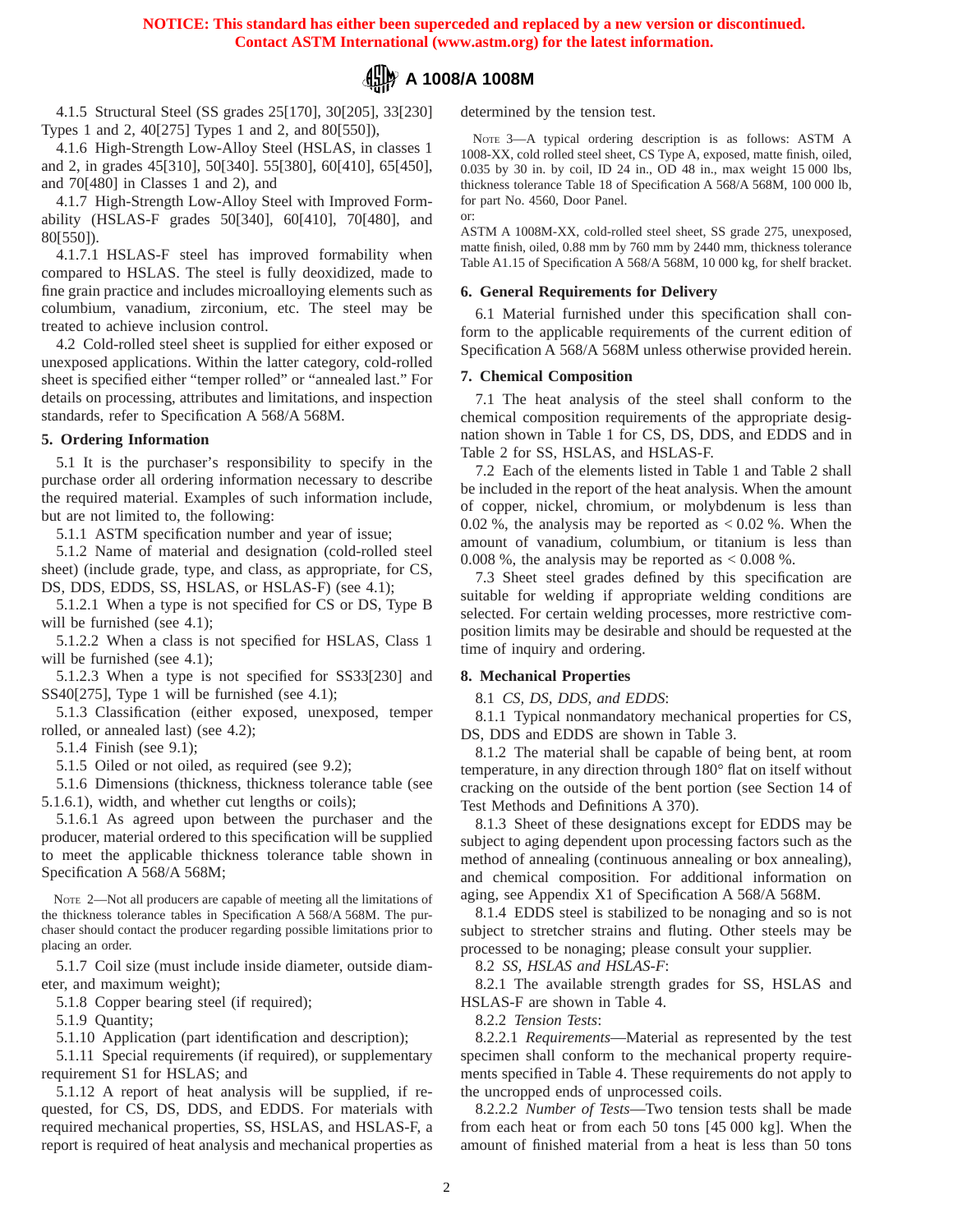

#### **TABLE 1 Chemical Composition**<sup>A</sup> **For Cold Rolled Steel Sheet Designations CS, DS, DDS, and EDDS**

| Composition, % Heat Analysis<br>(Element Maximum Unless Otherwise Shown |                   |      |       |       |            |                         |                   |                 |            |        |       |       |        |                      |
|-------------------------------------------------------------------------|-------------------|------|-------|-------|------------|-------------------------|-------------------|-----------------|------------|--------|-------|-------|--------|----------------------|
| Designation                                                             | С                 | Mn   | P     | S     | Al         | Si                      | $Cu^B$            | Ni <sup>B</sup> | $Cr^{B,C}$ | $Mo^B$ | V     | Cb    | Ti.    | N                    |
| CS Type A <sup>D,E,F,G</sup>                                            | 0.10              | 0.60 | 0.030 | 0.035 | $\cdots$   | $\cdots$                | 0.20 <sup>H</sup> | 0.20            | 0.15       | 0.06   | 0.008 | 0.008 | 0.008' | $\cdots$             |
| $CS$ Type $B^D$                                                         | $0.02$ to<br>0.15 | 0.60 | 0.030 | 0.035 | $\cdots$   | $\cdot$ $\cdot$ $\cdot$ | 0.20 <sup>H</sup> | 0.20            | 0.15       | 0.06   | 0.008 | 0.008 | 0.008' | $\cdots$             |
| CS Type C <sup>D,E,F,G</sup>                                            | 0.08              | 0.60 | 0.10  | 0.035 | .          | $\cdots$                | 0.20 <sup>H</sup> | 0.20            | 0.15       | 0.06   | 0.008 | 0.008 | 0.008' | $\cdots$             |
| DS Type $A^{E,J}$                                                       | 0.08              | 0.50 | 0.020 | 0.030 | $0.01$ min | $\cdots$                | 0.20              | 0.20            | 0.15       | 0.06   | 0.008 | 0.008 | 0.008' | $\sim$ $\sim$ $\sim$ |
| DS Type B                                                               | $0.02$ to<br>0.08 | 0.50 | 0.020 | 0.030 | $0.02$ min | $\cdots$                | 0.20              | 0.20            | 0.15       | 0.06   | 0.008 | 0.008 | 0.008' | $\sim$ $\sim$ $\sim$ |
| $\texttt{DDS}^{F,G}$                                                    | 0.06              | 0.50 | 0.020 | 0.025 | $0.01$ min | $\cdots$                | 0.20              | 0.20            | 0.15       | 0.06   | 0.008 | 0.008 | 0.008' | $\sim$ $\sim$ $\sim$ |
| EDDS <sup>K</sup>                                                       | 0.02              | 0.40 | 0.020 | 0.020 | $0.01$ min |                         | 0.10              | 0.10            | 0.15       | 0.03   | 0.008 | 0.10  | 0.15   | $\cdots$             |

<sup>A</sup> Where an ellipsis  $( \ldots )$  appears in the table, there is no requirement, but the analysis result shall be reported.

B The sum of copper, nickel, chromium, and molybdenum shall not exceed 0.50 % on heat analysis. When one or more of these elements is specified by the purchaser, the sum does not apply, in which case only the individual limits on the remaining elements shall apply.

 $^C$  Chromium is permitted, at the producer's option, to 0.25 % maximum when the carbon content is less than or equal to 0.05 %. In such case the limit on the sum of the four elements in Footnote B does not apply.

 $^D$  When an aluminum deoxidized steel is required for the application, Commercial Steel (CS) may be ordered to a minimum of 0.01 % total aluminum.

 $E$  Specify Type B to avoid carbon levels below 0.02 %.

 $F$  May be furnished as a vacuum degassed or chemically stabilized steel, or both, at the producer's option.

<sup>G</sup> For carbon levels less than or equal to 0.02 %, columbium or titanium, or both, may be used as stabilizing elements at the producer's option. In such cases, the applicable limit for columbium shall be 0.10 % max. and the limit on titanium shall be 0.15 % max.

When copper steel is specified, the copper limit is a minimum requirement. When copper steel is not specified, the copper limit is a maximum requirement.

<sup>I</sup> Except for EDDS, titanium is permitted, at producer's option, to 0.025 % provided the ratio of % titanium to % nitrogen does not exceed 3.4.

 $J$  DS Type A may be furnished as a vacuum degassed steel, at the producers option.

 $K$  Shall be furnished as a vacuum degassed and stabilized steel.

# **TABLE 2 Chemical Composition**<sup>A</sup> **For Cold Rolled Steel Sheet Designations SS, HSLAS, and HSLAS-F**

| % Heat Analysis, Element Maximum unless otherwise shown |      |      |       |       |                      |                      |            |                 |        |        |            |             |                      |
|---------------------------------------------------------|------|------|-------|-------|----------------------|----------------------|------------|-----------------|--------|--------|------------|-------------|----------------------|
| Designation                                             | C    | Mn   | P     | S     | Al                   | Si                   | $Cu^{B,C}$ | Ni <sup>B</sup> | $Cr^B$ | $Mo^B$ | V          | Cb          | N                    |
| SS:                                                     |      |      |       |       |                      |                      |            |                 |        |        |            |             |                      |
| Grade 25 [170]                                          | 0.20 | 0.60 | 0.035 | 0.035 | $\cdots$             | $\cdots$             | 0.20       | 0.20            | 0.15   | 0.06   | 0.008      | 0.008       | $\cdots$             |
| Grade 30 [205]                                          | 0.20 | 0.60 | 0.035 | 0.035 | $\cdots$             | $\sim$ $\sim$ $\sim$ | 0.20       | 0.20            | 0.15   | 0.06   | 0.008      | 0.008       | $\sim$ $\sim$ $\sim$ |
| Grade 33 [230] Type 1                                   | 0.20 | 0.60 | 0.035 | 0.035 | $\sim$ $\sim$ $\sim$ | $\sim$ $\sim$ $\sim$ | 0.20       | 0.20            | 0.15   | 0.06   | 0.008      | 0.008       | $\sim$ $\sim$ $\sim$ |
| Grade 33 [230] Type 2                                   | 0.15 | 0.60 | 0.20  | 0.035 | $\sim$ $\sim$ $\sim$ | $\sim$ $\sim$ $\sim$ | 0.20       | 0.20            | 0.15   | 0.06   | 0.008      | 0.008       | $\sim$ $\sim$ $\sim$ |
| Grade 40 [275] Type 1                                   | 0.20 | 0.90 | 0.035 | 0.035 | $\cdots$             | $\cdots$             | 0.20       | 0.20            | 0.15   | 0.06   | 0.008      | 0.008       | $\sim$ $\sim$ $\sim$ |
| Grade 40 [275] Type 2                                   | 0.15 | 0.60 | 0.20  | 0.035 | $\sim$ $\sim$ $\sim$ | $\cdots$             | 0.20       | 0.20            | 0.15   | 0.06   | 0.008      | 0.008       | $\sim$ $\sim$ $\sim$ |
| Grade 80 [550]                                          | 0.20 | 0.60 | 0.035 | 0.035 | $\sim$ $\sim$ $\sim$ | $\sim$ $\sim$ $\sim$ | 0.20       | 0.20            | 0.15   | 0.06   | 0.008      | 0.008       | $\sim$ $\sim$ $\sim$ |
| HSLAS: P                                                |      |      |       |       |                      |                      |            |                 |        |        |            |             |                      |
| Grade 45 [310] Class 1                                  | 0.22 | 1.65 | 0.04  | 0.04  | $\cdots$             | $\cdots$             | 0.20       | 0.20            | 0.15   | 0.06   | 0.01 min   | $0.005$ min | $\cdots$             |
| Grade 45 [310] Class 2                                  | 0.15 | 1.65 | 0.04  | 0.04  | $\sim$ $\sim$ $\sim$ | $\cdots$             | 0.20       | 0.20            | 0.15   | 0.06   | $0.01$ min | 0.005 min   | $\sim$ $\sim$ $\sim$ |
| Grade 50 [340] Class 1                                  | 0.23 | 1.65 | 0.04  | 0.04  | $\cdots$             | $\cdots$             | 0.20       | 0.20            | 0.15   | 0.06   | $0.01$ min | 0.005 min   | $\sim$ $\sim$ $\sim$ |
| Grade 50 [340] Class 2                                  | 0.15 | 1.65 | 0.04  | 0.04  | $\cdots$             | $\sim$ $\sim$ $\sim$ | 0.20       | 0.20            | 0.15   | 0.06   | $0.01$ min | 0.005 min   | $\sim$ $\sim$ $\sim$ |
| Grade 55 [380] Class 1                                  | 0.25 | 1.65 | 0.04  | 0.04  | $\sim$ $\sim$ $\sim$ | $\sim$ $\sim$ $\sim$ | 0.20       | 0.20            | 0.15   | 0.06   | $0.01$ min | 0.005 min   | $\sim 100$           |
| Grade 55 [380] Class 2                                  | 0.15 | 1.65 | 0.04  | 0.04  | $\cdots$             | $\cdots$             | 0.20       | 0.20            | 0.15   | 0.06   | 0.01 min   | 0.005 min   | $\sim$ $\sim$ $\sim$ |
| Grade 60 [410] Class 1                                  | 0.26 | 1.65 | 0.04  | 0.04  | $\cdots$             | $\sim$ $\sim$ $\sim$ | 0.20       | 0.20            | 0.15   | 0.06   | $0.01$ min | 0.005 min   | $\sim$ $\sim$ $\sim$ |
| Grade 60 [410] Class 2                                  | 0.15 | 1.65 | 0.04  | 0.04  | $\sim$ $\sim$ $\sim$ | $\sim$ $\sim$ $\sim$ | 0.20       | 0.20            | 0.15   | 0.06   | 0.01 min   | 0.005 min   | 0.020                |
| Grade 65 [450] Class 1                                  | 0.26 | 1.65 | 0.04  | 0.04  | $\sim$ $\sim$ $\sim$ | $\cdots$             | 0.20       | 0.20            | 0.15   | 0.06   | 0.01 min   | 0.005 min   | 0.012                |
| Grade 65 [450] Class 2                                  | 0.15 | 1.65 | 0.04  | 0.04  | $\cdots$             | $\sim$ $\sim$ $\sim$ | 0.20       | 0.20            | 0.15   | 0.06   | $0.01$ min | 0.005 min   | 0.020                |
| Grade 70 [480] Class 1                                  | 0.26 | 1.65 | 0.04  | 0.04  | $\cdots$             | $\cdots$             | 0.20       | 0.20            | 0.15   | 0.06   | 0.01 min   | 0.005 min   | 0.012                |
| Grade 70 [480] Class 2                                  | 0.15 | 1.65 | 0.04  | 0.04  | $\cdots$             | $\cdots$             | 0.20       | 0.20            | 0.15   | 0.06   | $0.01$ min | 0.005 min   | 0.020                |
| HSLAS- $F: E$                                           |      |      |       |       |                      |                      |            |                 |        |        |            |             |                      |
| Grade 50[340], 60[410],                                 |      |      |       |       |                      |                      |            |                 |        |        |            |             |                      |
| 70[480], and 80[550]                                    | 0.15 | 1.65 | 0.020 | 0.025 | $\sim$ $\sim$ $\sim$ | $\cdots$             | 0.20       | 0.20            | 0.15   | 0.06   | $\cdots$   | $\cdots$    | $\cdots$             |

 $^A$  Where an ellipsis  $( \ldots )$  appears in the table, there is no requirement but, the analysis shall be reported.

<sup>B</sup> The sum of copper, nickel, chromium, and molybdenum shall not exceed 0.50 %. When one or more of these elements are specified by the purchaser, the sum does not apply, in which case, only the individual limits on the remaining unspecified elements will apply.

 $^C$  When copper is specified, the copper limit is a minimum requirement. When copper steel is not specified, the copper limit is a maximum requirement.

 $<sup>D</sup>$  For HSLAS steels, columbium and vanadium may be added singly or in combination.</sup>

<sup>E</sup> These steels shall also contain one or more of the following elements: Vanadium, Titanium, and Columbium. Other alloying elements may be present, but are not required.

[45 000 kg], one test shall be made. When material rolled from heat differs 0.050 in. [1.27 mm] or more in thickness, one tension test shall be made from the thickest and thinnest material regardless of the weight represented.

8.2.2.3 Tension test specimens shall be taken at a point immediately adjacent to the material to be qualified.

8.2.2.4 Tension test specimens shall be taken from the full thickness of the sheet.

8.2.2.5 Tension test specimens shall be taken from a location approximately halfway between the center of the sheet and the edge of the material as rolled.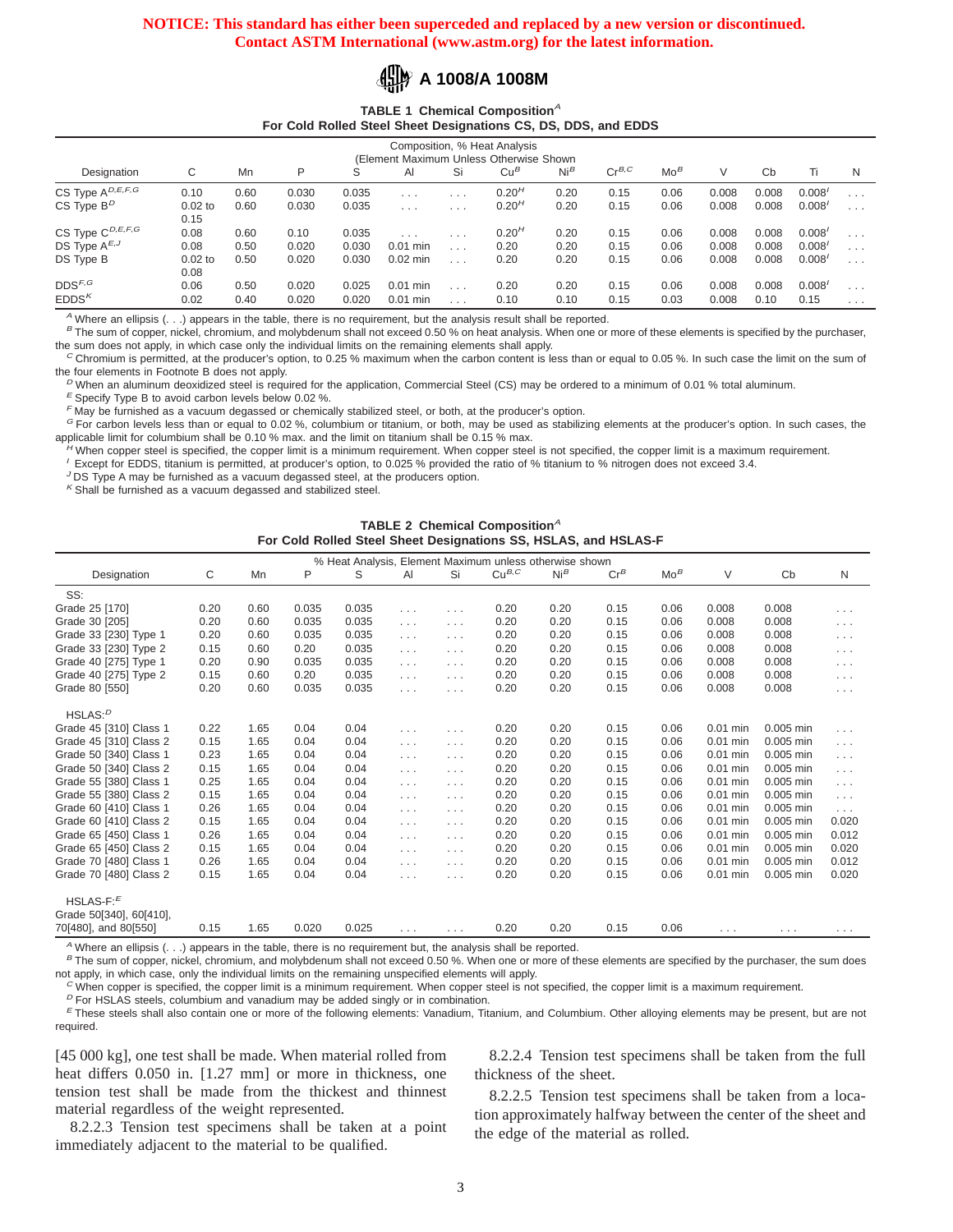# **A 1008/A 1008M**

TABLE 3 Typical Ranges of Mechanical Properties<sup>A</sup> **(Nonmandatory)**<sup>B</sup>

**For Cold Rolled Steel Sheet Designations CS, DS, DDS and EDDS**

| Designation          |          | Yield Strength <sup>C</sup> | Elongation in 2 in. [50<br>mml % $^C$ | $r_m$ Value <sup>D</sup> | $n$ -Value <sup>E</sup> |
|----------------------|----------|-----------------------------|---------------------------------------|--------------------------|-------------------------|
|                      | ksi      | MPa                         |                                       |                          |                         |
| CS Types A, B, and C | 20 to 40 | [140 to 275]                | $\geq 30$                             |                          | F                       |
| DS Types A and B     | 22 to 35 | [150 to 240]                | $\geq 36$                             | 1.3 to 1.7               | 0.17 to 0.22            |
| <b>DDS</b>           | 17 to 29 | [115 to 200]                | $\geq$ 38                             | 1.4 to 1.8               | 0.20 to 0.25            |
| <b>EDDS</b>          | 15 to 25 | [105 to 170]                | $\geq 40$                             | 1.7 to 2.1               | 0.23 to 0.27            |

A These typical mechanical properties apply to the full range of steel sheet thicknesses. The yield strength tends to increase, the elongation decreases and some of the formability values tend to decrease as the sheet thickness decreases.

**TABLE 4 Mechanical Property Requirements**<sup>A</sup>

<sup>B</sup> The typical mechanical property values presented here are nonmandatory. They are provided to assist the purchaser in specifying a suitable steel for a given application. Values outside of these ranges are to be expected.

 $c$  Yield Strength and elongation are measured in the longitudinal direction in accordance with Test Methods A 370.

 $D$  Average plastic strain ratio ( $r_m$  value) as determined by Test Method E 517.

 $E$  The strain hardening exponent (n-value) as determined by Test Method E 646.

 $F$  No typical properties have been established.

| For Cold Rolled Steel Sheet Designations SS, HSLAS, and HSLAS-F |        |                     |                       |                                         |          |  |  |
|-----------------------------------------------------------------|--------|---------------------|-----------------------|-----------------------------------------|----------|--|--|
| Designation                                                     |        | Yield Strength, min | Tensile Strength, min | Elongation in 2 in. or<br>50 mm, min, % |          |  |  |
|                                                                 | ksi    | [MPa]               | ksi                   | [MPa]                                   |          |  |  |
| SS:                                                             |        |                     |                       |                                         |          |  |  |
| Grade 25 [170]                                                  | 25     | $[170]$             | 42                    | [290]                                   | 26       |  |  |
| Grade 30 [205]                                                  | 30     | [205]               | 45                    | [310]                                   | 24       |  |  |
| Grade 33 [230] Types 1<br>and 2                                 | 33     | [230]               | 48                    | [330]                                   | 22       |  |  |
| Grade 40 [275] Types 1<br>and 2                                 | 40     | $[275]$             | 52                    | [360]                                   | 20       |  |  |
| Grade 80 [550]                                                  | $80^B$ | [550]               | 82                    | [565]                                   | $\cal C$ |  |  |
| <b>HSLAS:</b>                                                   |        |                     |                       |                                         |          |  |  |
| Grade 45 [310] Class 1                                          | 45     | [310]               | 60                    | [410]                                   | 22       |  |  |
| Grade 45 [310] Class 2                                          | 45     | [310]               | 55                    | [380]                                   | 22       |  |  |
| Grade 50 [340] Class 1                                          | 50     | [340]               | 65                    | [450]                                   | 20       |  |  |
| Grade 50 [340] Class 2                                          | 50     | [340]               | 60                    | [410]                                   | 20       |  |  |
| Grade 55 [380] Class 1                                          | 55     | [380]               | 70                    | [480]                                   | 18       |  |  |
| Grade 55 [380] Class 2                                          | 55     | [380]               | 65                    | [450]                                   | 18       |  |  |
| Grade 60 [410] Class 1                                          | 60     | [410]               | 75                    | [520]                                   | 16       |  |  |
| Grade 60 [410] Class 2                                          | 60     | [410]               | 70                    | [480]                                   | 16       |  |  |
| Grade 65 [450] Class 1                                          | 65     | [450]               | 80                    | [550]                                   | 15       |  |  |
| Grade 65 [450] Class 2                                          | 65     | [450]               | 75                    | [520]                                   | 15       |  |  |
| Grade 70 [480] Class 1                                          | 70     | [480]               | 85                    | [585]                                   | 14       |  |  |
| Grade 70 [480] Class 2                                          | 70     | [480]               | 80                    | [550]                                   | 14       |  |  |
| <b>HSLAS-F:</b>                                                 |        |                     |                       |                                         |          |  |  |
| Grade 50 [340]                                                  | 50     | [340]               | 60                    | [410]                                   | 22       |  |  |
| Grade 60 [410]                                                  | 60     | [410]               | 70                    | [480]                                   | 18       |  |  |
| Grade 70 [480]                                                  | 70     | $[480]$             | 80                    | [550]                                   | 16       |  |  |
| Grade 80 [550]                                                  | 80     | [550]               | 90                    | [620]                                   | 14       |  |  |

A For coil products, testing by the producer is limited to the end of the coil. Mechanical properties throughout the coil shall comply with the minimum values specified. B On this full-hard product, the yield strength approaches the tensile strength and since there is no halt in the gage or drop in the beam, the yield point shall be taken as the yield stress at 0.5 % extension under load.

 $C$  There is no requirement for elongation in 2 in. for SS Grade 80.

8.2.2.6 Tension test samples shall be taken with the lengthwise axis of the test specimen parallel to the rolling direction (longitudinal test).

8.2.2.7 *Test Method*—Yield strength shall be determined by either the 0.2 % offset method or the 0.5 % extension under load method unless otherwise specified.

# 8.2.3 *Bending Properties*:

8.2.3.1 The suggested minimum inside radii for cold bending are listed in Appendix X1 and is discussed in more detail in Specification A 568/A 568M (Section 6). Where a tighter bend radius is required, where curved or offset bends are involved, or where stretching or drawing are also a consideration, the producer should be consulted.

# **9. Finish and Appearance**

#### 9.1 *Surface Finish*:

9.1.1 Unless otherwise specified, the sheet shall have a matte finish. When required, a controlled surface texture and condition may be specified.

For additional information see "Finish and Condition" section of Specification A 568/A 568M.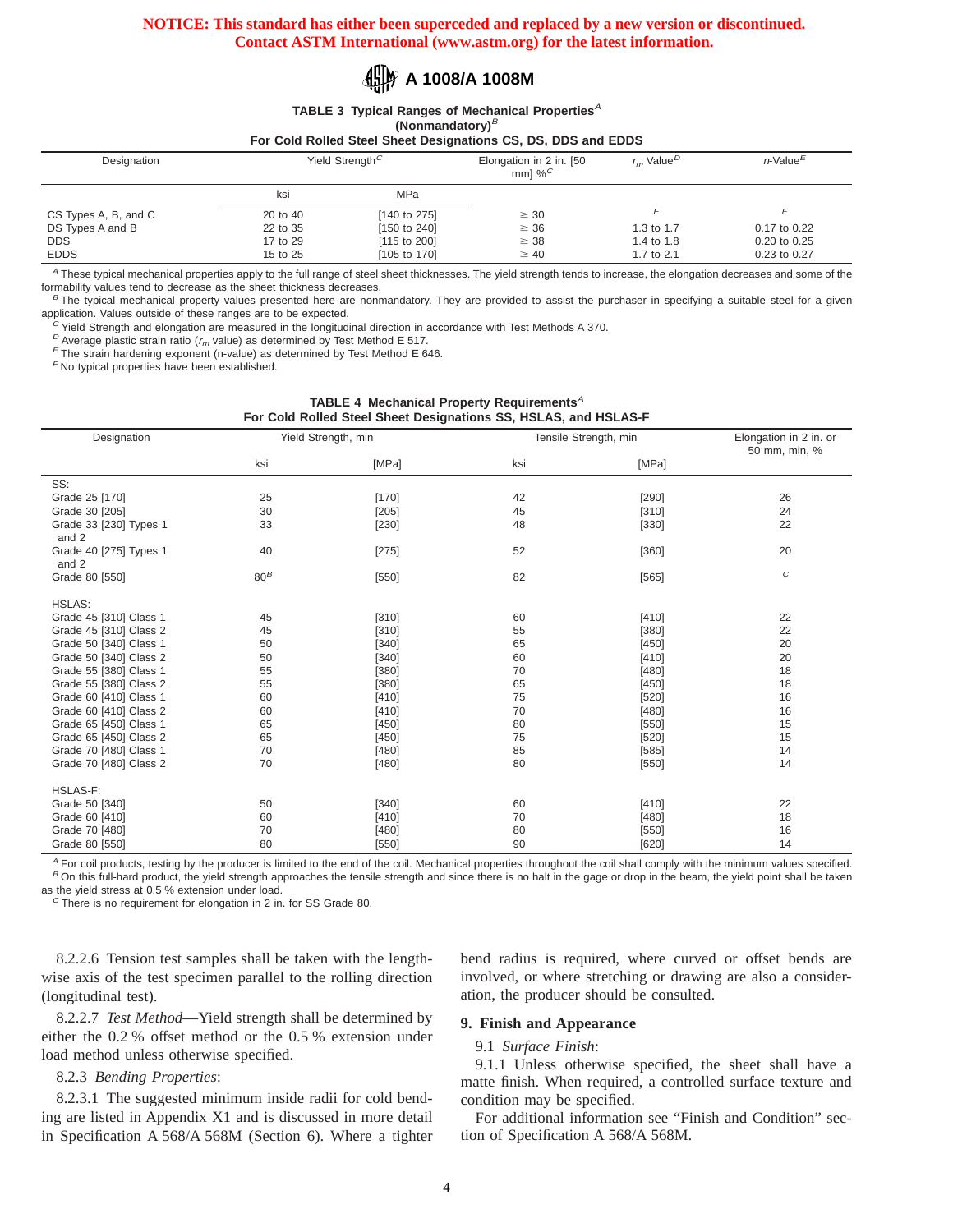

# 9.2 *Oiling*:

9.2.1 Unless otherwise specified, the sheet shall be oiled. 9.2.2 When required, the sheet may be specified to be furnished not oiled (dry).

## **10. Retests and Resamples**

10.1 *Retests*—If the results on an original tension test specimen are within 2 ksi [14 MPa] of the required tensile strength, within 1 ksi [7 MPa] of the required yield point, or within two percentage points of the required elongation, a retest shall be permitted for which one test specimen selected at random shall be tested. If the results of this retest specimen satisfy the specified mechanical properties and all other requirements of the applicable specification are satisfied, the material shall be accepted. Retests are permitted in accordance with Specification A 568/A 568M.

10.2 *Resamples*—Resamples are permitted in accordance with Specification A 568/A 568M.

#### **11. Certification**

11.1 A report of heat analysis shall be supplied, if requested, for CS, DS, DDS, and EDDS steels. For material with required mechanical properties, SS, HSLAS, and HSLAS-F, a report is required of heat analysis and mechanical properties as determined by the tension test.

11.2 The report shall include the purchase order number, the ASTM designation number and year date, product designation, grade, type or class, as applicable, the heat number, and as required, heat analysis and mechanical properties as indicated by the tension test.

11.3 A signature is not required on the test report. However, the document shall clearly identify the organization submitting the report. Notwithstanding the absence of a signature, the organization submitting the report is responsible for the content of the report.

11.4 A Material Test Report, Certificate of Inspection, or similar document printed from or used in electronic form from an electronic data interchange (EDI) transmission shall be regarded as having the same validity as a counterpart printed in the certifier's facility. The content of the EDI transmitted document must meet the requirements of the invoked ASTM standard(s) and conform to any existing EDI agreement between the purchaser and the supplier. Notwithstanding the absence of a signature, the organization submitting the EDI transmission is responsible for the content of the report.

#### **12. Product Marking**

12.1 In addition to the requirements of Specification A 568/ A 568M, each lift or coil shall be marked with the designation shown on the order (CS (Type A, B, or C), DS (Type A or B), DDS, EDDS, SS, HSLAS, or HSLAS-F). The designation shall be legibly stenciled on the top of each lift or shown on a tag attached to each coil or shipping unit.

#### **13. Keywords**

13.1 carbon steel sheet; cold-rolled steel sheet; steel sheet; commercial steel; drawing steel; deep drawing steel; extra deep drawing steel; high-strength low-alloy steel; high-strength low-alloy steel with improved formability; structural steel

# **SUPPLEMENTARY REQUIREMENTS**

#### **FOR COLD ROLLED HSLAS STEEL SHEET**

The following supplementary requirements shall apply when specified in the order or contract:

# **S1. Elements**

S1.1 When a purchaser prefers to designate the specific elements (columbium, vanadium, nitrogen, or combinations thereof), one of the types listed below shall be specified. The type, in addition to the grade, must be shown on the order:

| Type 1-Columbium              |
|-------------------------------|
| Type 2-Vanadium               |
| Type 3-Columbium and Vanadium |
| Type 4-Vanadium and Nitrogen  |

S1.2 The composition limits of Section 7 shall apply for any of these elements.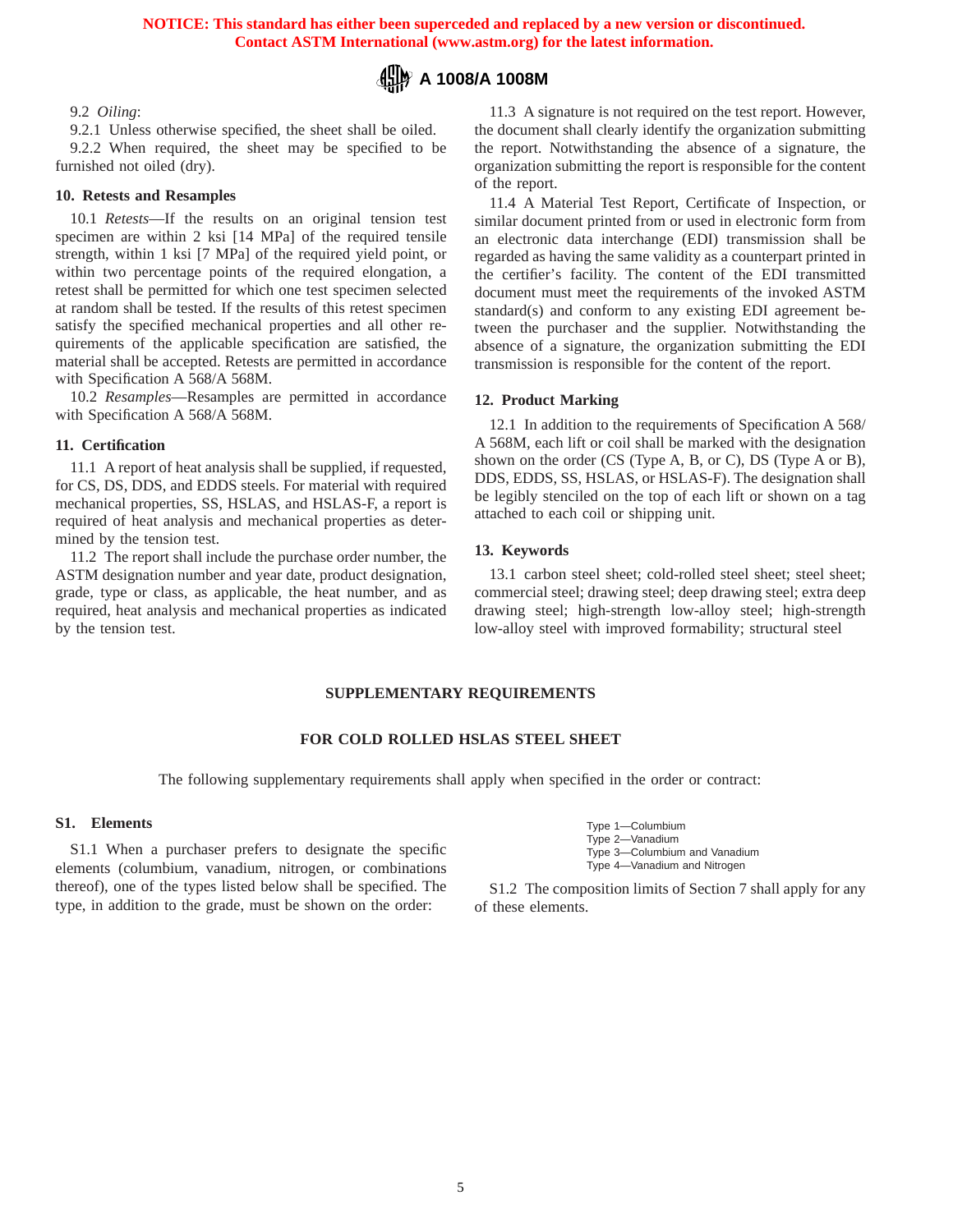

# **APPENDIXES**

**(Nonmandatory Information)**

# **X1. BENDING PROPERTIES**

#### **TABLE X1.1 Suggested Minimum Inside Radius for Cold Bending**

NOTE 1-(*t*) Equals a radius equivalent to the steel thickness.

NOTE 2—The suggested radius should be used as a minimum for 90° bends in actual shop practice

NOTE 3—Material which does not perform satisfactorily, when fabricated in accordance with the requirements, may be subject to rejection pending negotiation with the steel supplier.

| Product                                                    | Grade                                                          | Minimum Inside Radius for<br>Cold Bending                                                                                                                                                                                                 |
|------------------------------------------------------------|----------------------------------------------------------------|-------------------------------------------------------------------------------------------------------------------------------------------------------------------------------------------------------------------------------------------|
| <b>Structural Steel</b>                                    | 25[170]<br>30[205]<br>33[230]<br>40[275]<br>80[550]            | $\frac{1}{2}t$<br>1 <sub>t</sub><br>$1\frac{1}{2}t$<br>2 <sub>t</sub><br>not applicable                                                                                                                                                   |
| High-Strength Low-Alloy Steel                              | 45[310]<br>50[340]<br>55[380]<br>60[410]<br>65[450]<br>70[480] | Class 1<br>Class 2<br>$1\frac{1}{2} t$<br>11/2t<br>2 <sub>t</sub><br>$1\frac{1}{2}t$<br>2 <sub>t</sub><br>2 <sub>t</sub><br>2 <sub>t</sub><br>$2\frac{1}{2} t$<br>3 <sub>t</sub><br>$2\frac{1}{2} t$<br>3 <sub>t</sub><br>$3\frac{1}{2}t$ |
| High-Strength Low-Alloy Steel<br>with Improved Formability | 50[340]<br>60[410]<br>70[480]<br>80[550]                       | 1 <sub>t</sub><br>$1\frac{1}{2}t$<br>2 <sub>t</sub><br>2 <sub>t</sub>                                                                                                                                                                     |